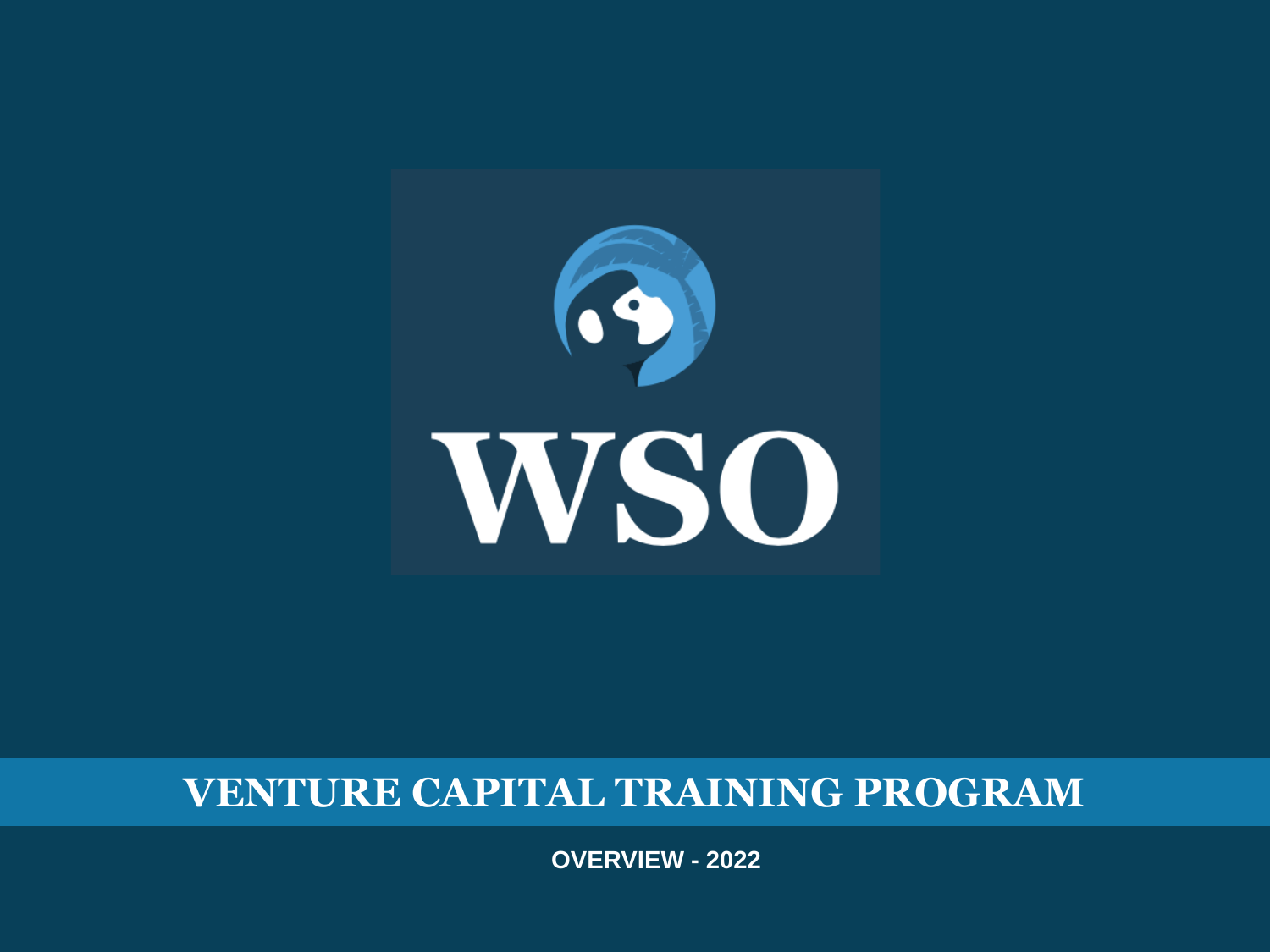### Wall Street Oasis is the Industry Standard for VC Training

- Since **2006**, Wall Street Oasis has served as one of the most active leaders in venture focused training, with thousands of students trained by our team of **45+** VC faculty
- Leveraging our popular community and 20+ million visits per year, we've been able to cherry pick the very best VC practitioners at elite funds in order to…
	- $-$  Develop the most comprehensive and detailed VC training program on the market
	- $-$  Find the most dynamic instructors with seasoned investing experience to deliver the training
- WSO is the largest and most trusted trainer to employees focused on investing based and financial oriented roles, with **900,000+ students** and counting

**The only training provider with the community reach to develop the most comprehensive and realistic skills-based training programs for the venture capital industry**

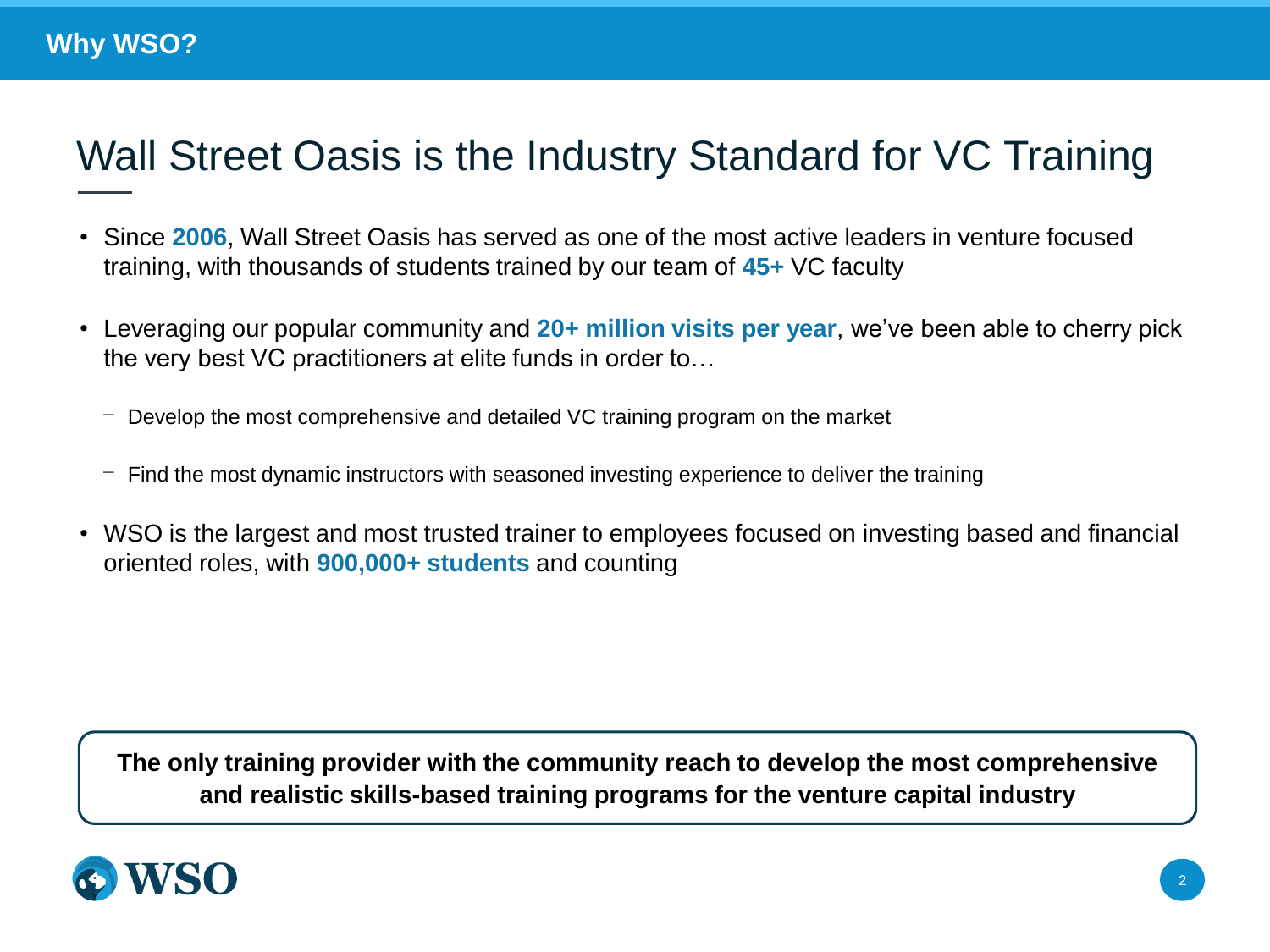#### Wall Street Oasis VC Faculty & Client List

• Our team of **45+** VC faculty and students come from elite VC funds including:



**Elite VC course developers + faculty allow us to bring best-in-class instruction to your team**

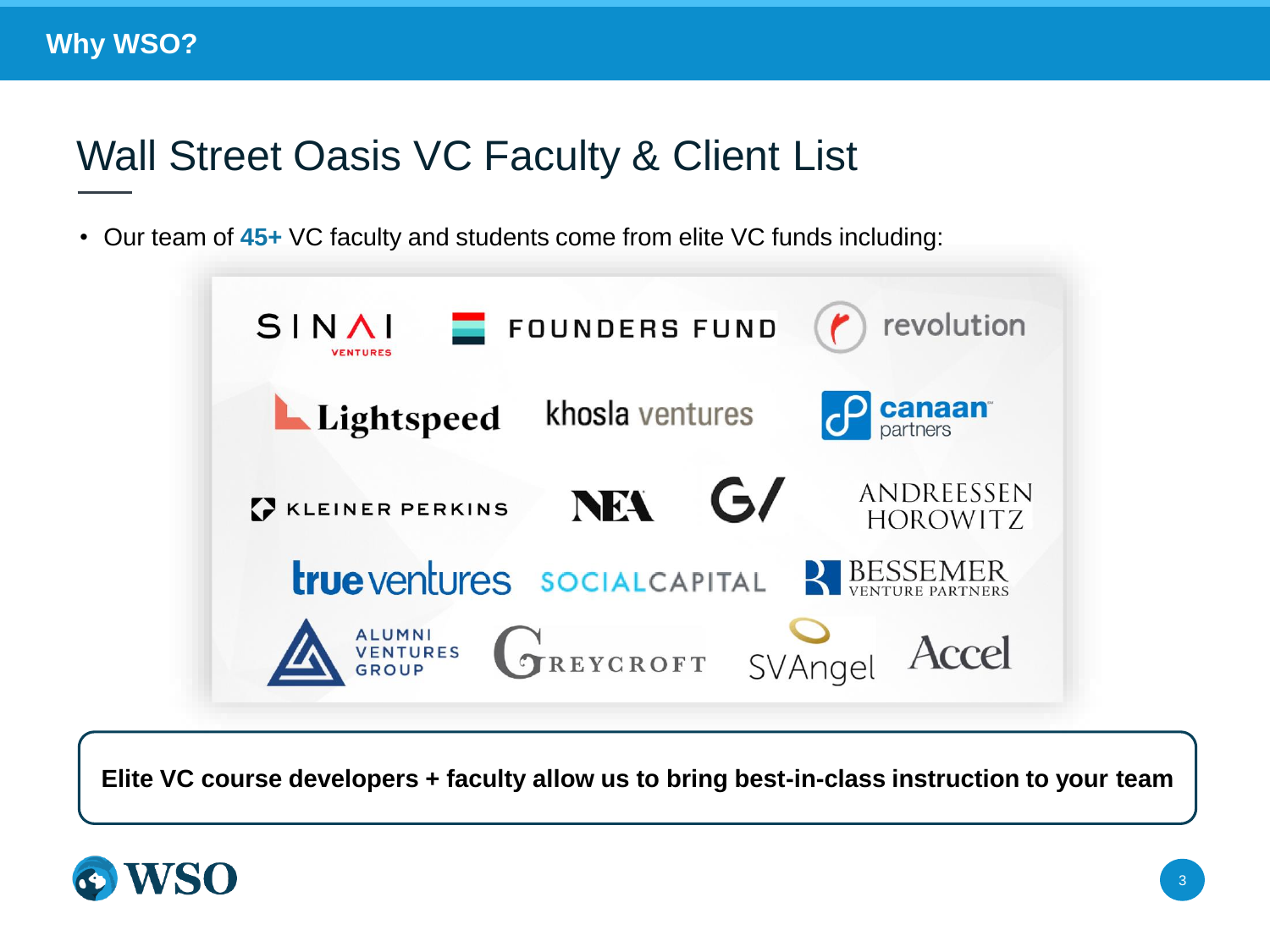# 5 Key Reasons to Train with WSO

- #1 Materials developed by the **top VC practitioners** at the most elite funds in the world giving unique insight into the realities of the job
- #2 Online delivery with **interactive quizzes** and **micro-chunked lessons** use best practices in online learning other providers ignore
- #3 **Gamification** included: increases retention and % of lessons completed across courses
- #4 High quality **post-production editing process** to ensure learner can focus on what is most important on the screen
- #5 **Support built into our LMS** with actual VC practitioners on staff ready to answer student questions

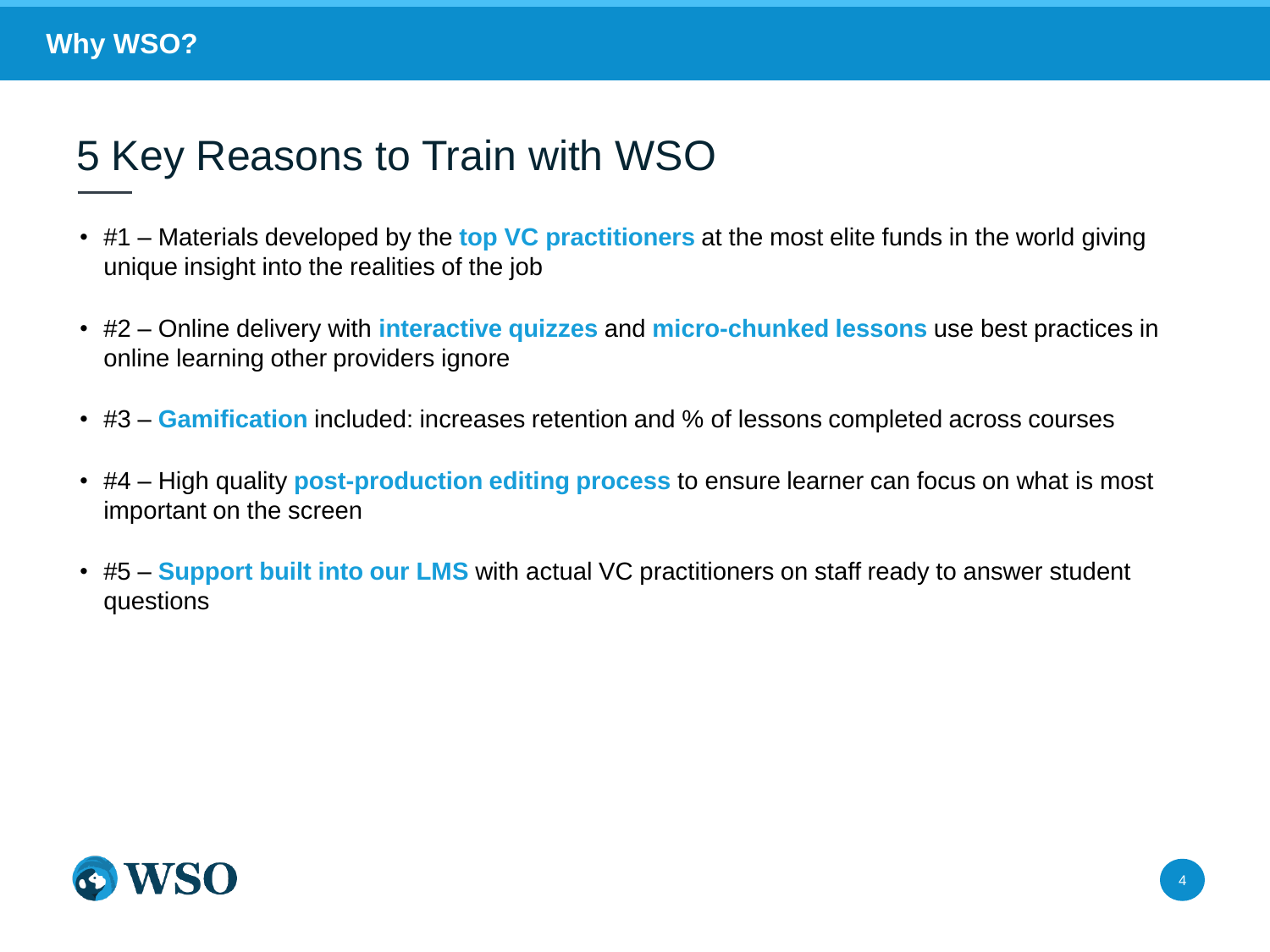# Main Challenges for Training Junior VC Employees

- Venture is traditionally a mentorship based business and requires a lot of 1:1 time
- VC typically pulls from a wide variety of backgrounds creating a team with widely different skill sets
	- Consultants: tend to know competitive and industry mapping but less well versed in deal mechanics, diligence
	- Bankers: tend to be good modelers, but less familiar with cap tables, VC valuations, term sheets and other important considerations
	- Employees/interns from undergrad: usually very green with vague notion of VC but little practical experience to orient themselves
- The WSO VC Training Program combines a detailed overview of the VC industry to give context along with more important core technical & deal process skills to bring everyone up to speed

**Theoretical VC landscape with focused practical technical training combined**

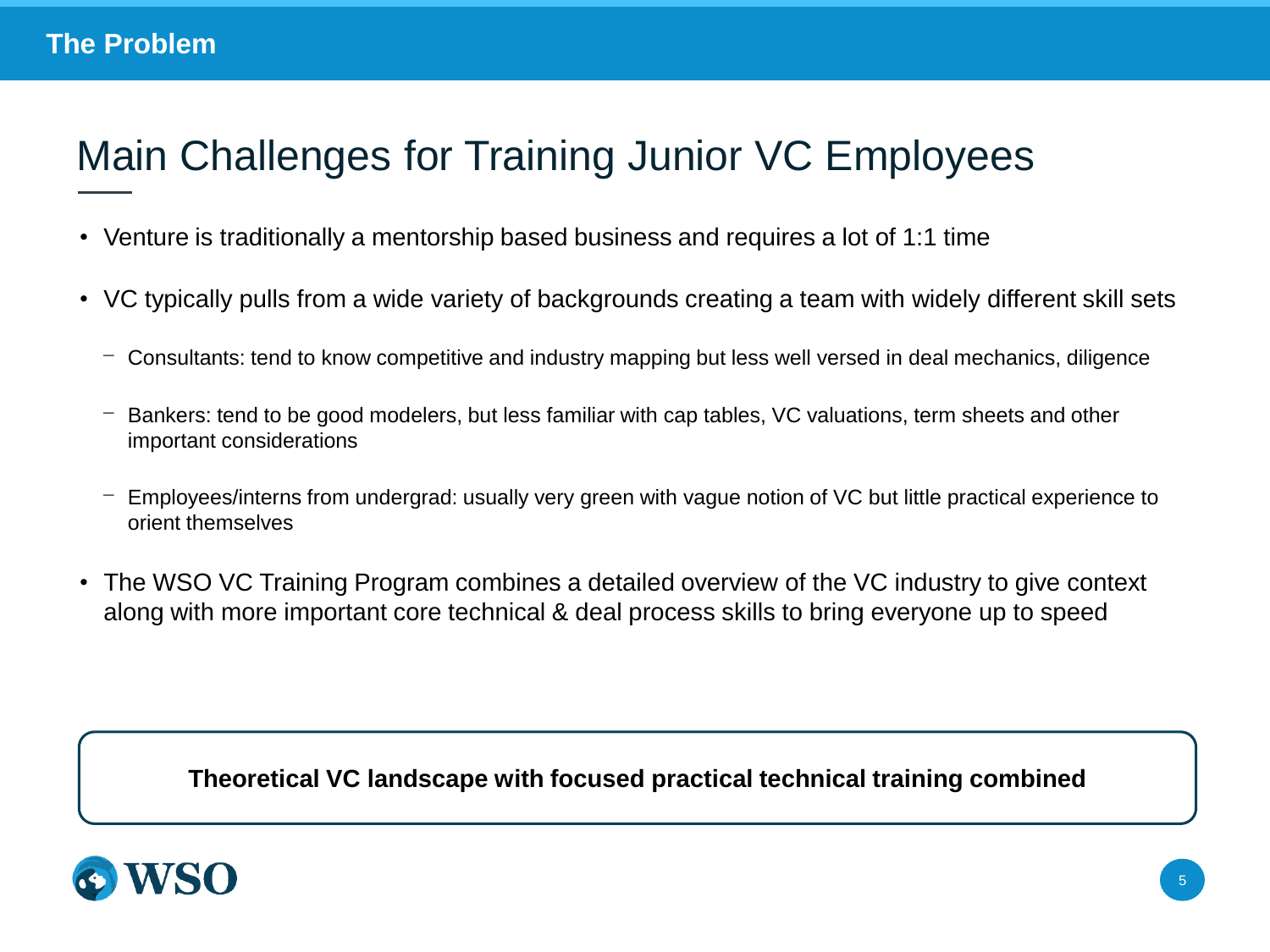# Venture Capital Training Highlights

- 125 Video Lessons, 6+ Hours, 11 Quiz Assessments
- History of VC to today
- Various Roles in VC + Responsibilities
- Fund Structures
- Early Stage VC financial instruments
	- ⎻ Priced rounds, valuation, convertible debt, convertible equity, venture debt, etc
- Term Sheet Review (Control + Economics)

| <b>WSO</b><br><b>Financial Modeling Training</b>                                                                                                                                                                                                                                                                                                                                                                                    |
|-------------------------------------------------------------------------------------------------------------------------------------------------------------------------------------------------------------------------------------------------------------------------------------------------------------------------------------------------------------------------------------------------------------------------------------|
| <b>Venture</b>                                                                                                                                                                                                                                                                                                                                                                                                                      |
| <b>Capital</b>                                                                                                                                                                                                                                                                                                                                                                                                                      |
| <b>Master Cap Tables,</b><br><b>Term Sheets + More</b>                                                                                                                                                                                                                                                                                                                                                                              |
|                                                                                                                                                                                                                                                                                                                                                                                                                                     |
| All rights reserved. All information in this course is subject to change<br>without notice. WallStreetOasis.com makes no claims as to the<br>accuracy or reliability of this course or of the information contained<br>within. No part of this course may be reproduced or transmitted in any<br>form or by any means, electronic or mechanical, for any purpose,<br>without the express written permission of WallStreetOasis.com. |

#### **Comprehensive Theoretical + Practical Material to Prep any Junior VC Professional**

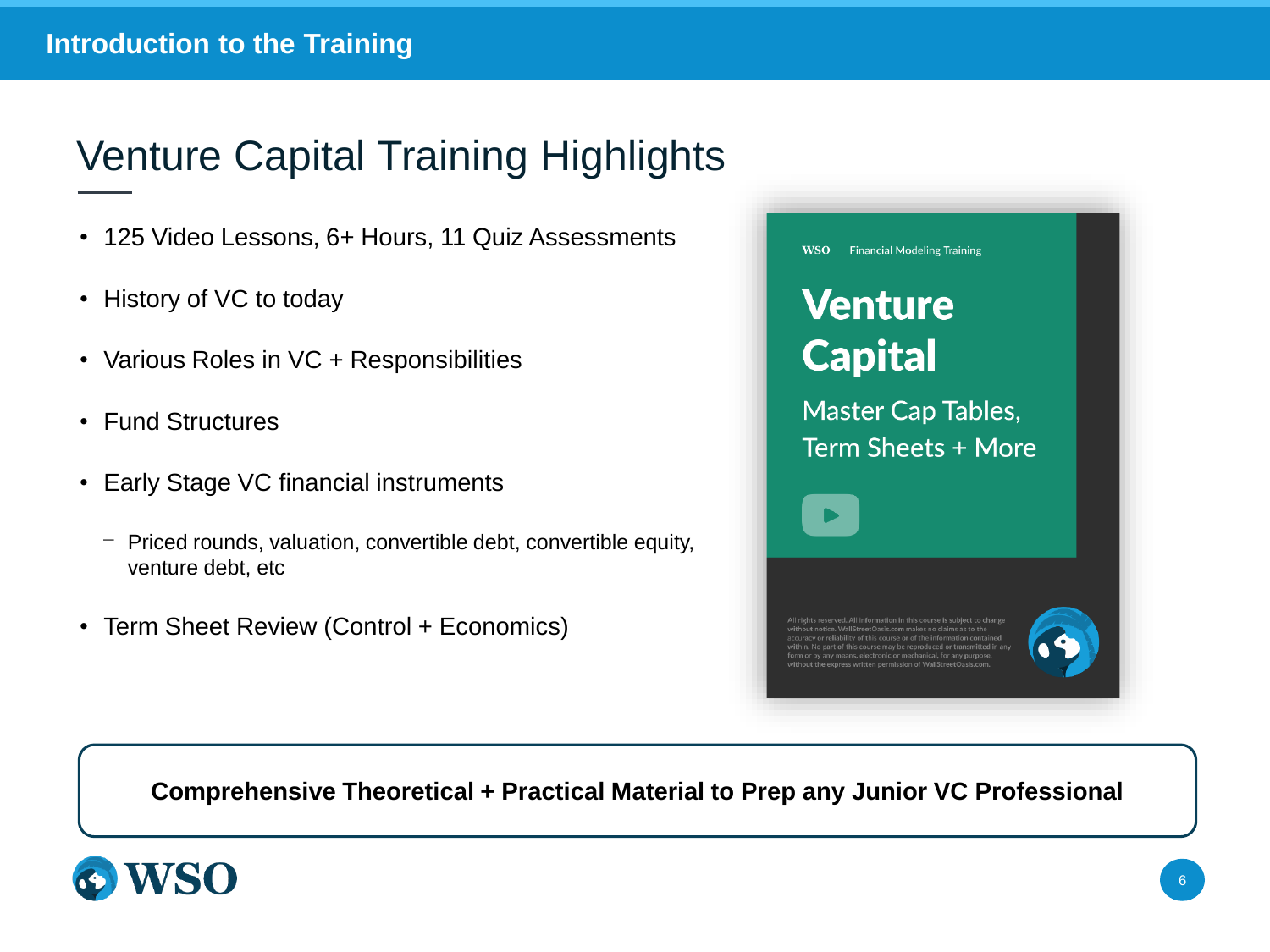### Venture Capital Training Highlights (continued)

- Term Sheet Deep Dive (Rights + Provisions)
- Term Sheet Modeling
	- Pre-money valuation, liquidation preferences, founder vesting, ESOP, dividends, automatic/optional conversion + anti-dilution
- Due Diligence Critical Considerations
	- ⎻ Product, value prop, business model, market, team + evidence
- Due Diligence Finer Points
	- ⎻ ARR, B2B Software, Cohort Analysis, CAC, etc.



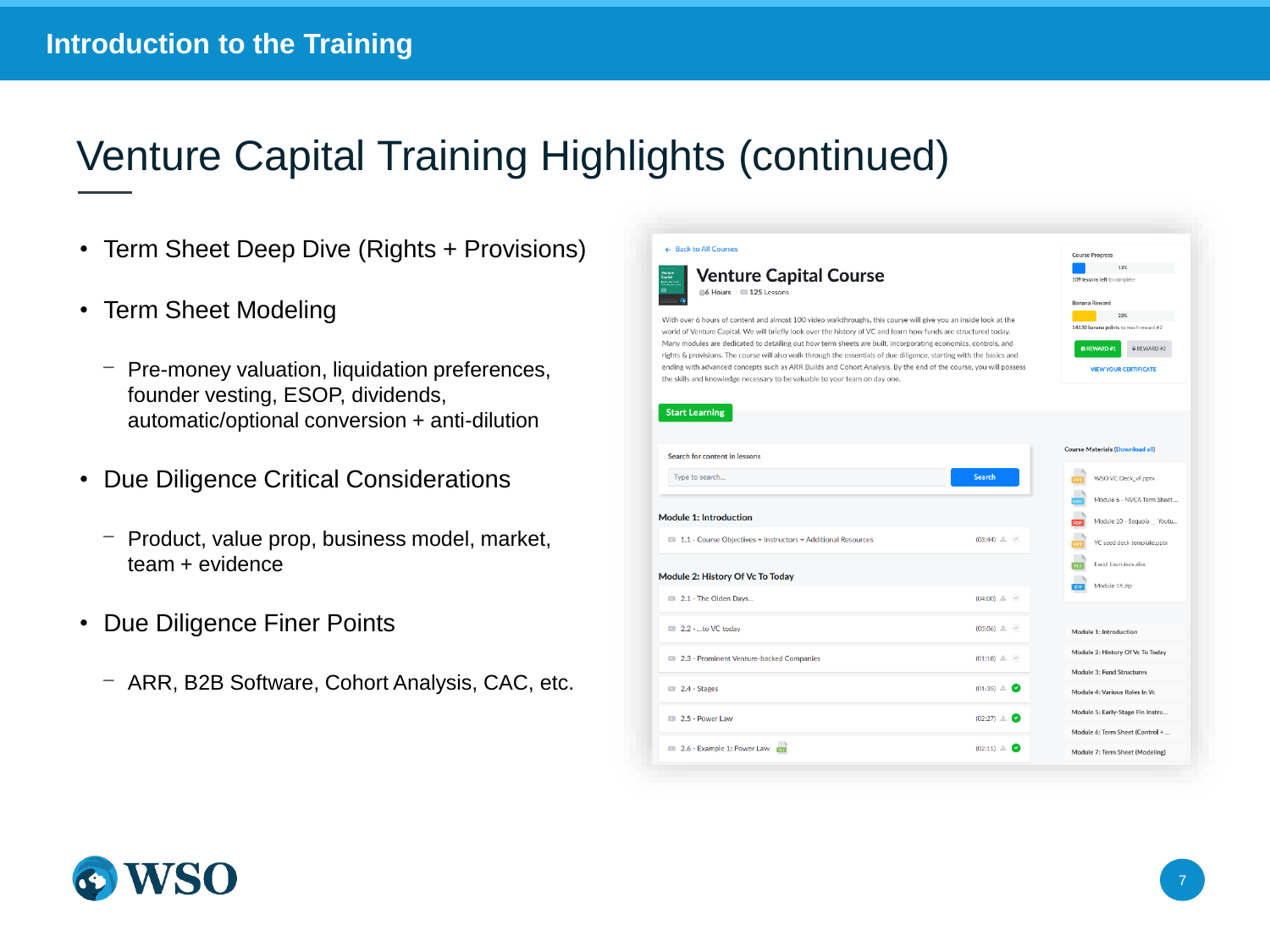### Track Your Team Progress

- Detailed employee management dashboard allows you to easily:
	- $-$  Track time spent in the course
	- ⎻ Track % of lessons completed
	- ⎻ Track % of quiz questions answered correctly
	- $-$  Assign due dates
	- Invite new employees/interns
	- ⎻ Benchmark to older employees

| ← Back to All Courses                                |                   |                   |                           |           |                                        | EDGEPOINT                     |  |
|------------------------------------------------------|-------------------|-------------------|---------------------------|-----------|----------------------------------------|-------------------------------|--|
| January 21, 2021<br><b>Student Manager Dashboard</b> |                   |                   |                           |           |                                        |                               |  |
| <b>Activity Trend</b>                                |                   |                   |                           | (4 weeks) | # of seats: 5                          | Add Seats +                   |  |
| <b>DEC 29</b><br>5 HRS<br>4hr 32m                    |                   |                   |                           |           | # of used seats: 4                     | Invite Students +             |  |
| 4 HRS<br>3 HRS                                       |                   |                   |                           |           | # of courses: 7                        | Add Courses +                 |  |
| 2 HRS<br>DEC 23                                      | DEC 30            | JAN 06            | JAN 13                    | JAN 20    | Expires: March 3, 2021 (238 days left) |                               |  |
| <b>Totals</b>                                        |                   |                   |                           |           |                                        |                               |  |
| 14hr 32m                                             |                   |                   | 526 (10%)                 |           |                                        | 456 (10%)                     |  |
| Time in the course                                   |                   |                   | <b>Questions answered</b> |           |                                        | Lessons completed             |  |
| Averages                                             |                   |                   |                           |           |                                        |                               |  |
| 1hr 40m                                              |                   |                   | 52 (10%)                  |           |                                        | 46 (10%)<br>Lessons completed |  |
| Time in the course per student                       |                   |                   | Questions answered        |           |                                        |                               |  |
|                                                      |                   |                   |                           |           |                                        |                               |  |
|                                                      |                   |                   |                           |           | Search by username                     |                               |  |
| <b>Students</b>                                      |                   |                   |                           |           | <b>Recent Activity</b>                 | Start Date                    |  |
| Username                                             | <b>Total Time</b> | Lessons Completed | Questions answered        | % Correct |                                        |                               |  |

**Collect data to measure employee training and potential need for supplemental material**

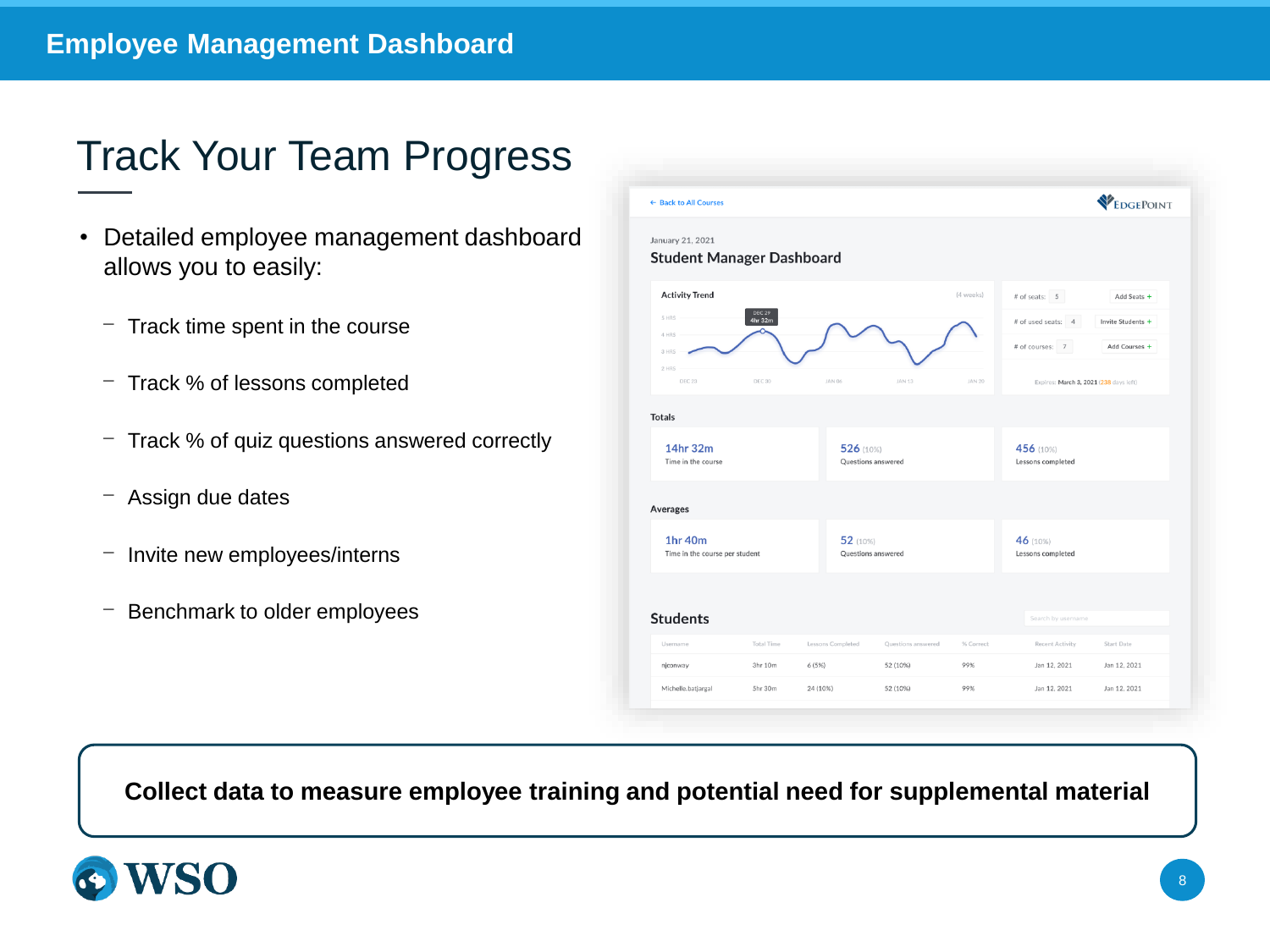### Cost Effective & Scalable Training Solution

- Exact pricing depends on courses included, length of training desired and delivery format
- Training options include
	- ⎻ Self-study online packages with employee dashboard (\$300 \$500 per user, lifetime access)
	- ⎻ Private virtual sessions with self-study included (\$500 \$2,000 per user) and/or
	- $-$  Private in-office sessions with self-study included (\$7,000 \$9,000 per day)
- Self-study online license pricing includes **lifetime access** per user as well as…
	- ⎻ No recurring fees, just pay as you go for more users
	- $-$  As few as 1 user at a time (discounts rolled forward as you add more users to the training)
	- Premium support from actual VC practitioners in our learning management system

**E-mail [Licenses@wallstreetoasis.com](mailto:Licenses@wallstreetoasis.com) for a custom quote or [book a call here.](https://calendly.com/wallstreetoasis/10-min-wso-training-li)**

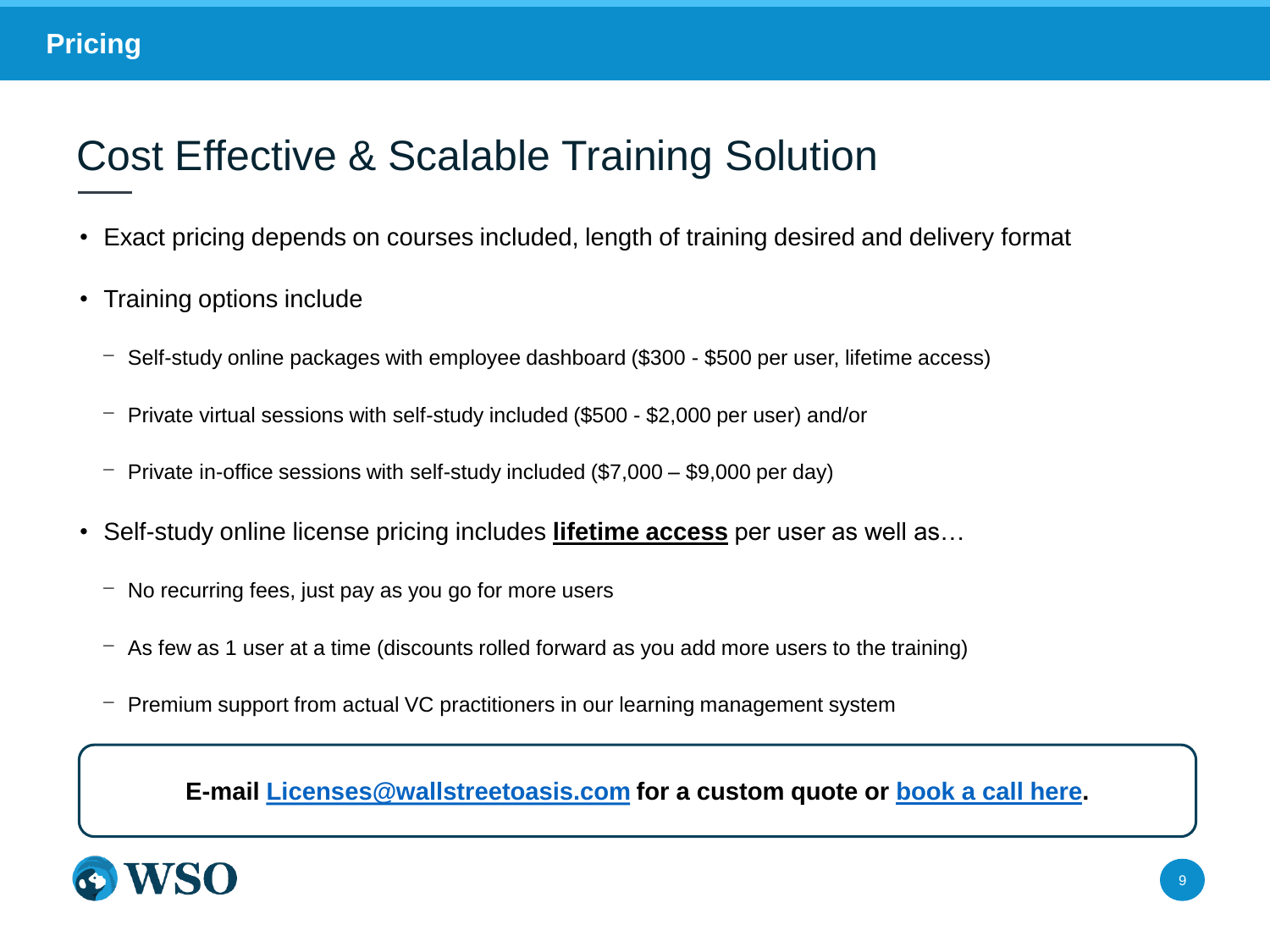# **ADDITIONAL TRAINING PROGRAMS**

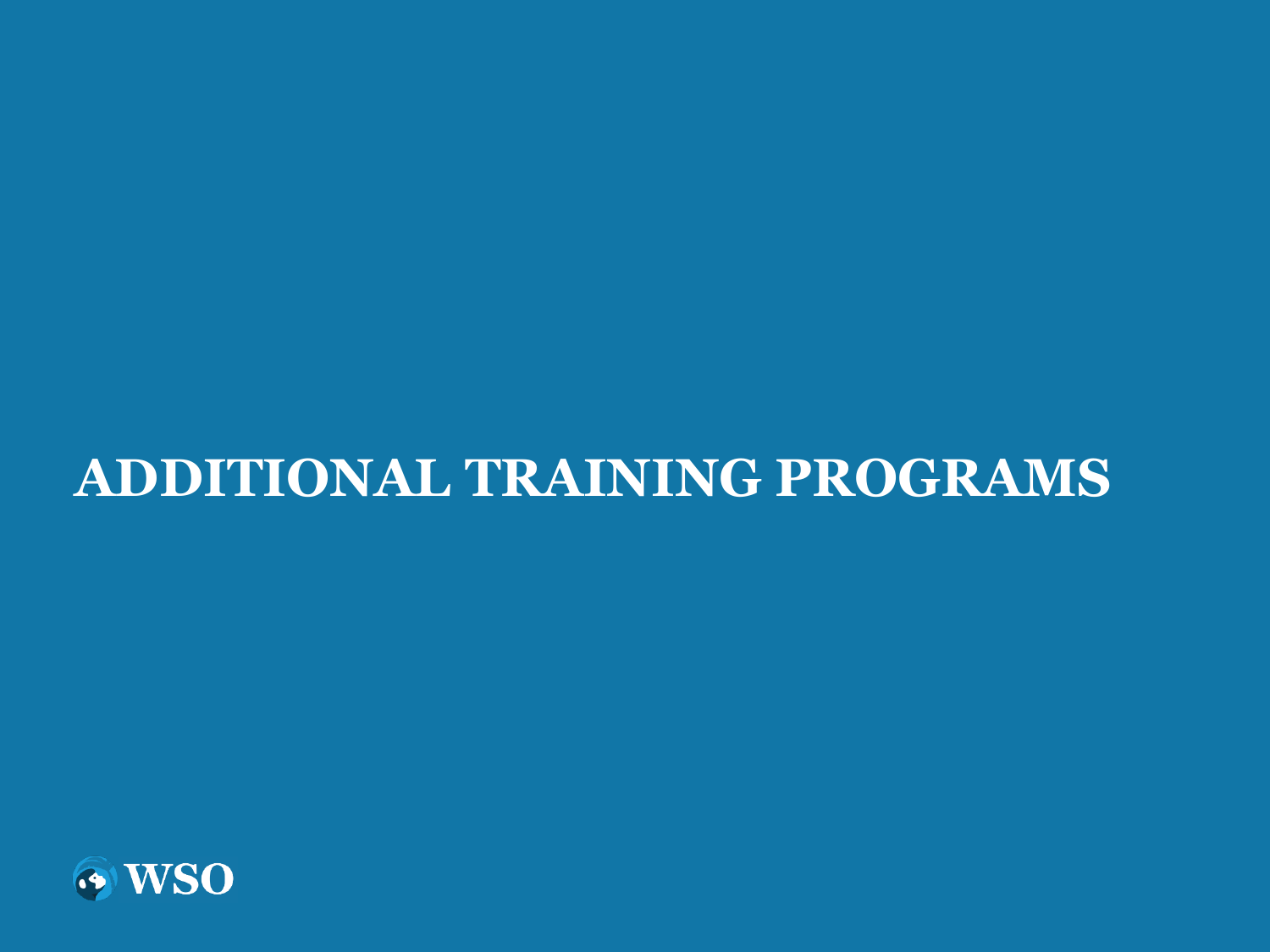#### **Additional Training Available - Productivity Training**

### Make Your Employees More Efficient

- Excel Modeling Course
	- ⎻ 105 Lessons, 10 Exercises with Benchmarks, 5+ Hours of **Training**
	- $-$  Formatting, logic & data functions, math functions, lookups, data tables, auditing, navigation, filtering, pivot tables + more
- PowerPoint Course
	- ⎻ 30 Lessons, 21 Exercises with Benchmarks across 8 modules
	- ⎻ PPT interface, objects & lines, tables, graphs, diagrams, tips & tricks and storyboarding + more



**Learn the use the tools efficiently with benchmarking exercises**

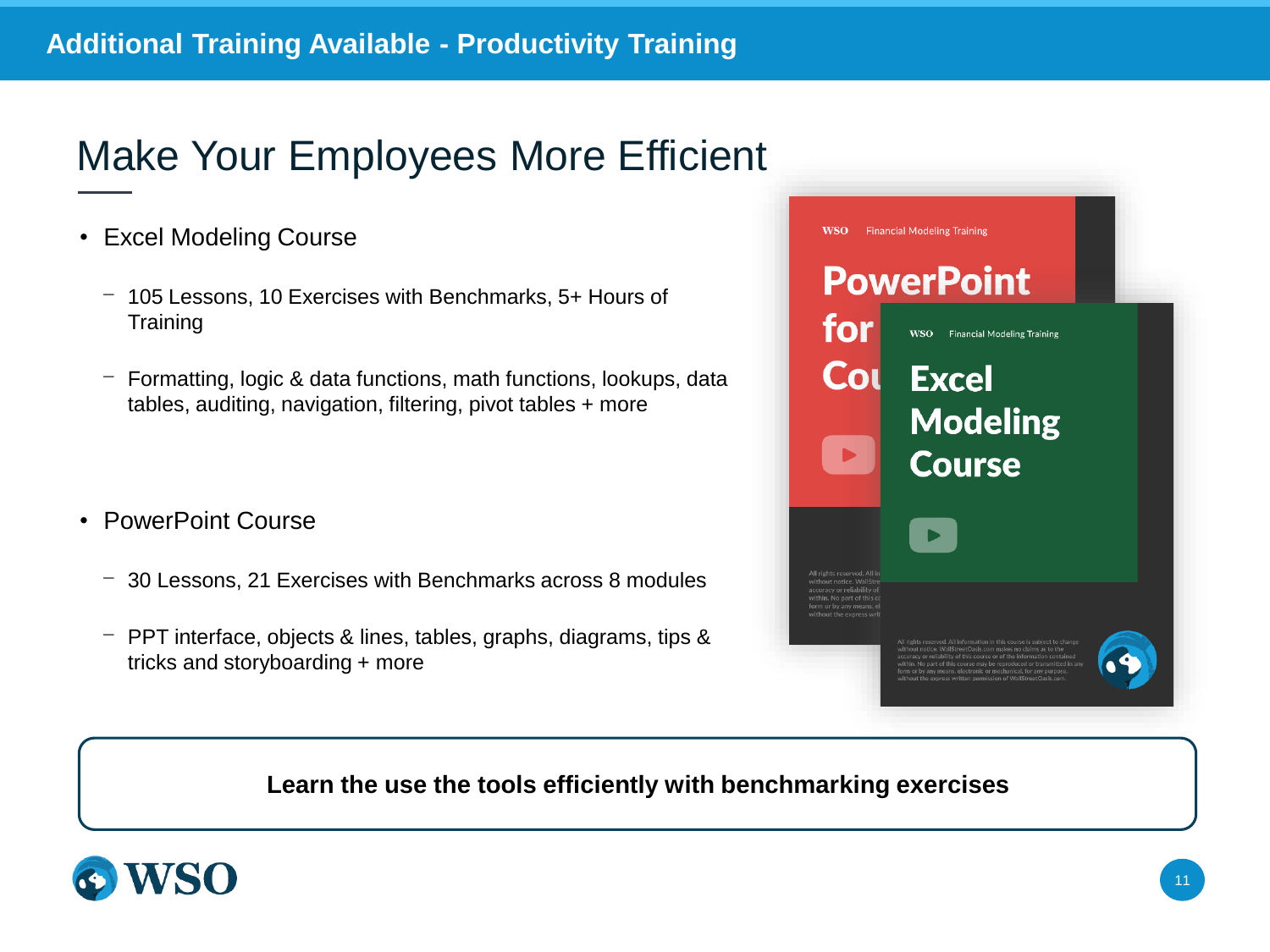#### **Additional Training Available - Growth Equity Training**

#### Deals Process Course

- 100+ video lessons across 8 modules
- Includes real redacted deal docs for hands on learning
- Initial Business Appraisal (CIM Reviews)
- First Round Bids (NDAs, IOIs)
- Valuation + Financing (mini LBOs)
- Conducting Diligence (QoE, Tax, etc)
- Final Investment Committee Memo & LOI
- Distribution Waterfalls



**This course is most relevant to VC funds making growth equity style investments**

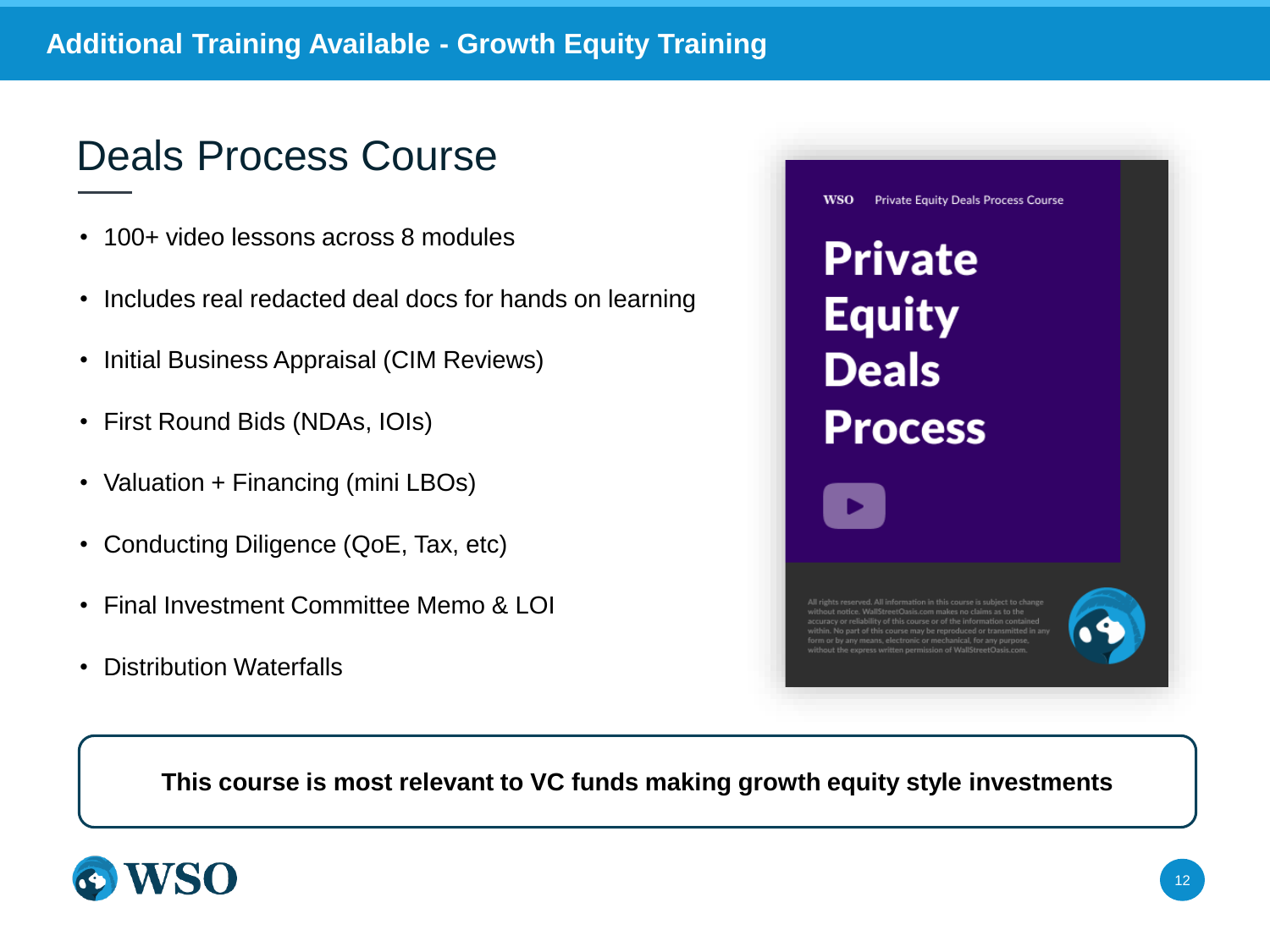### Financial Modeling Foundation

- Excel Modeling Course
- Financial Statement Modeling Course
- DCF Modeling Course
- Valuation Modeling
- M&A Modeling
- LBO Modeling
- Accounting Foundations
- Python & Machine Learning + more



#### **10+ More Courses to Financial Modeling Mastery**